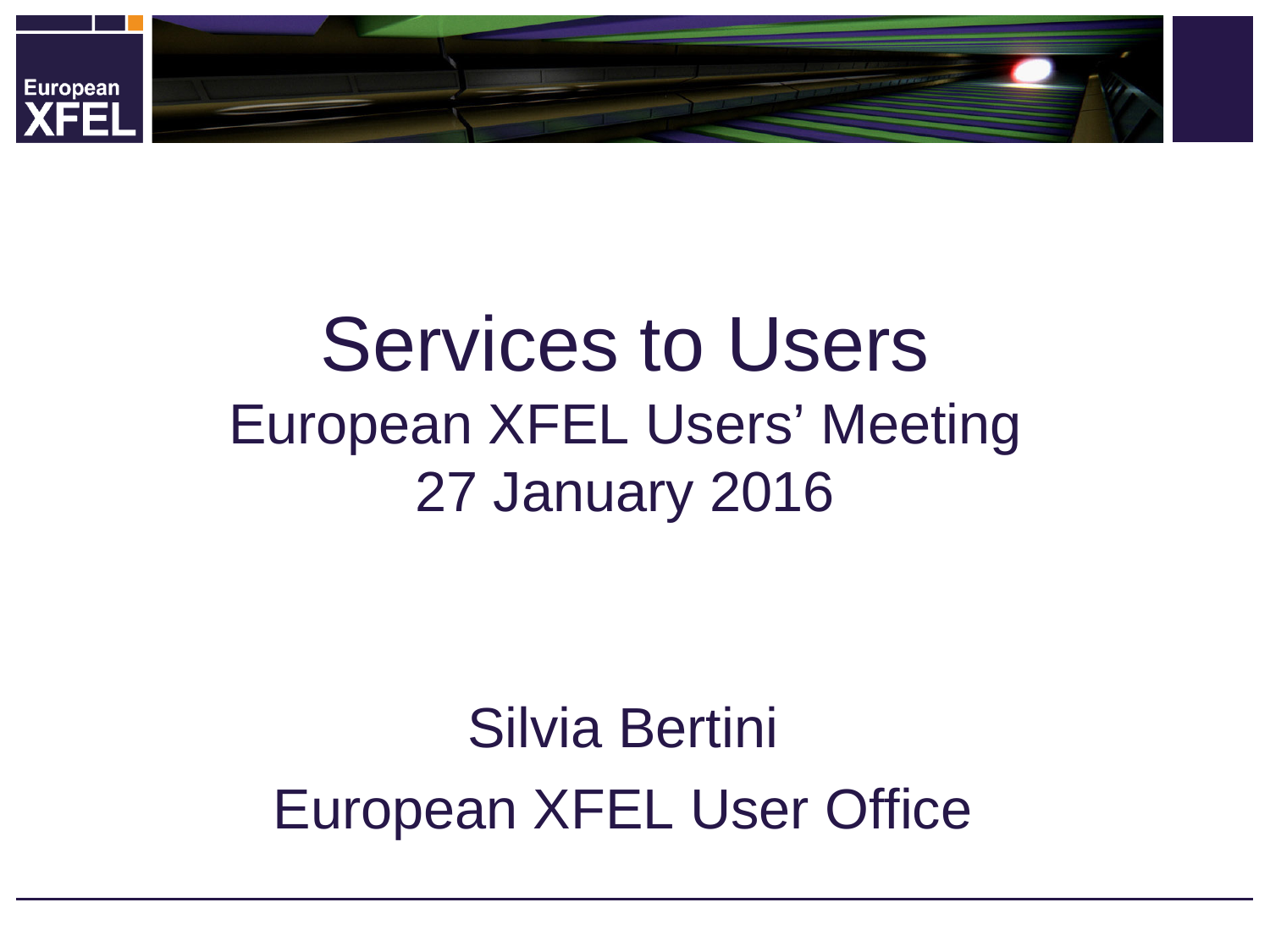### **A 'flight through'…**



#### **NEWS**

21 December 2015 | News First electrons accelerated in **European XFEL** 

18 December 2015 | News End of the year message from the **Managing Directors** 

**ARCHIVE** 

07 December 2015 | News Science Day reaches out to more than 300 guests of Turkish origin

03 December 2015 | Announcement

Fly through the European XFEL tunnel





European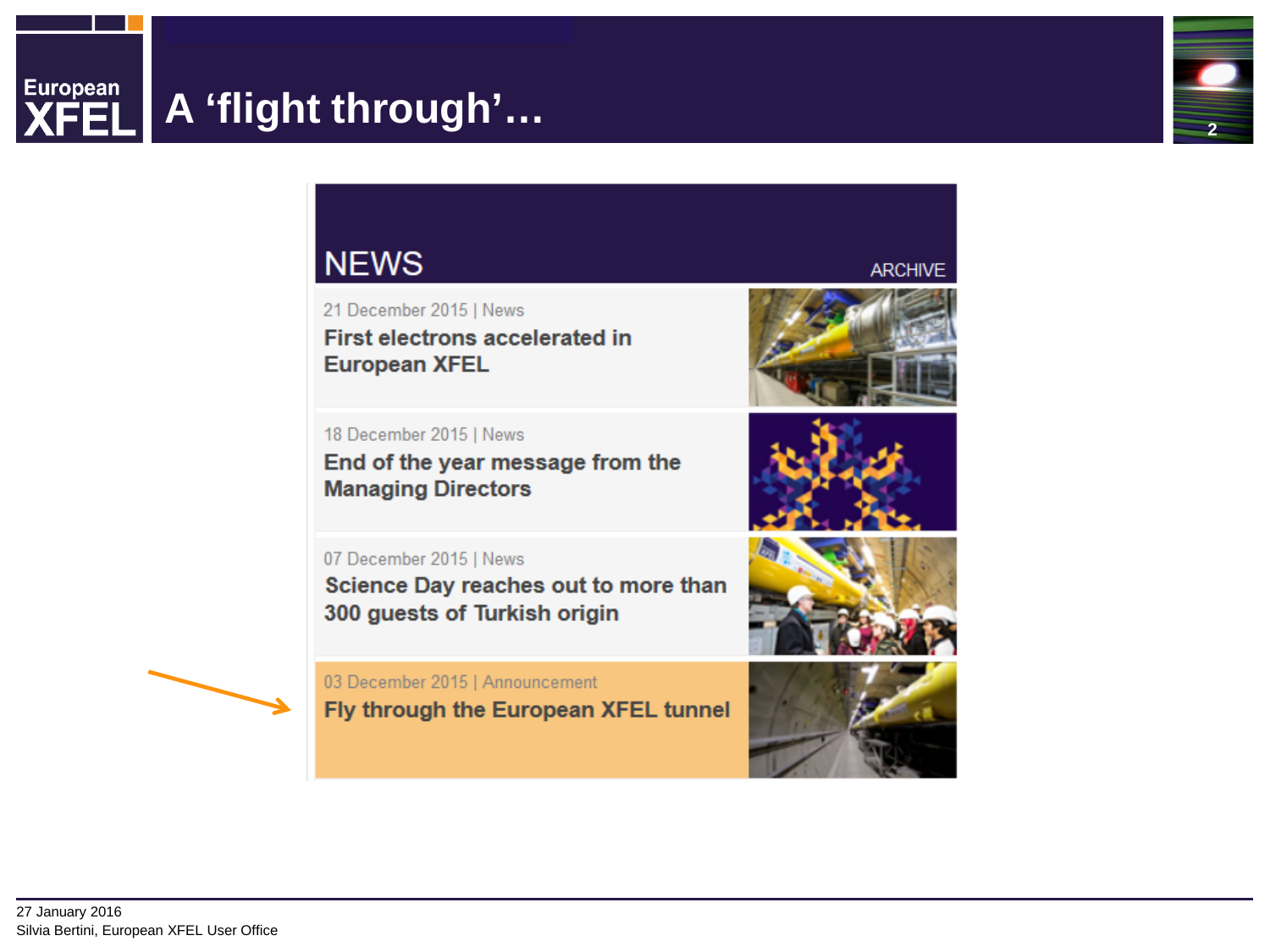



## … our planned services to users

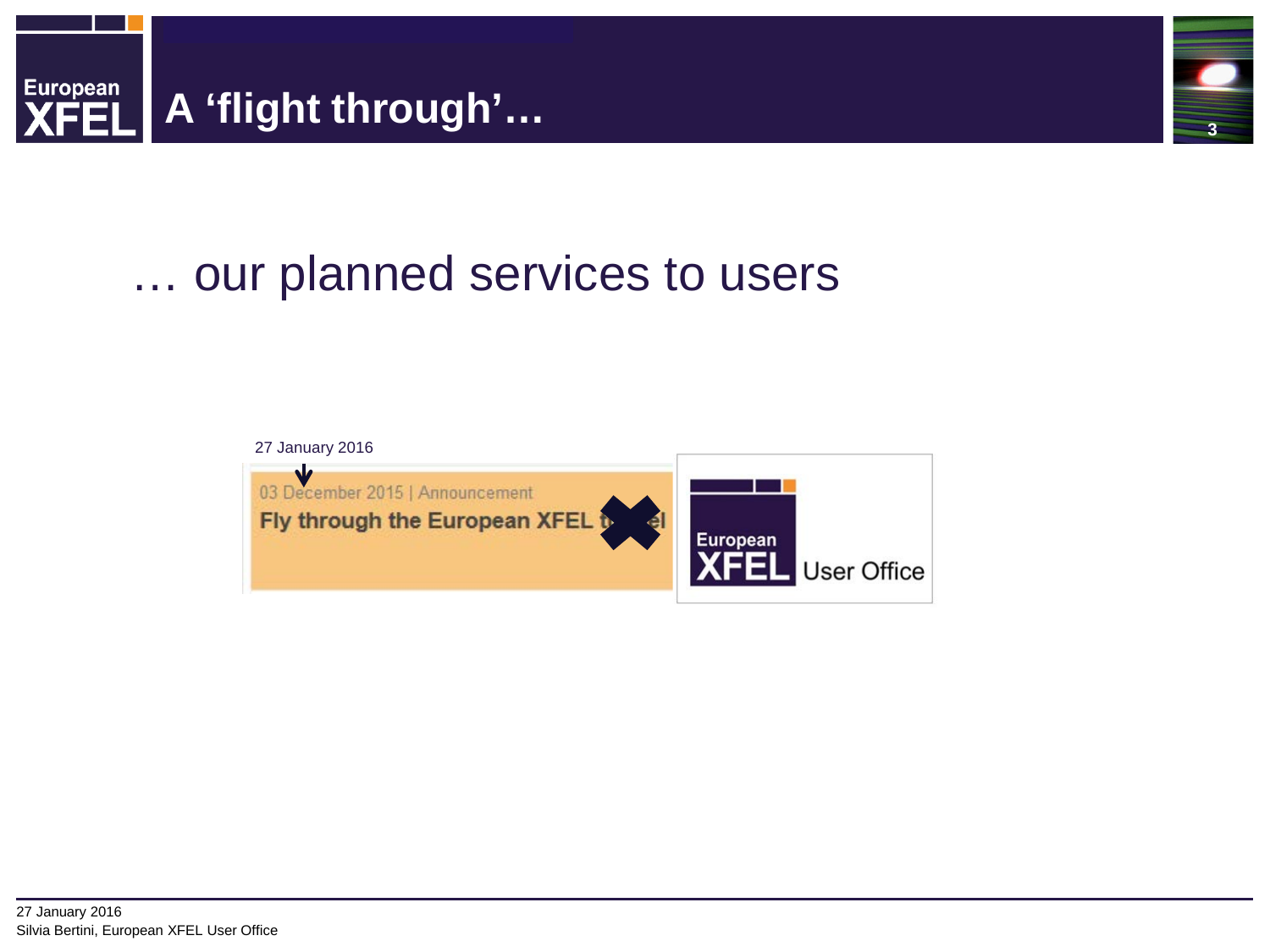



- 1. Setting up the User Office @ XFEL.EU
- 2. Submit your proposal
- 3. Prepare for your experiment
- 4. Your visit to the Schenefeld campus
- 5. After your experiment
- 6. Acknowledgements

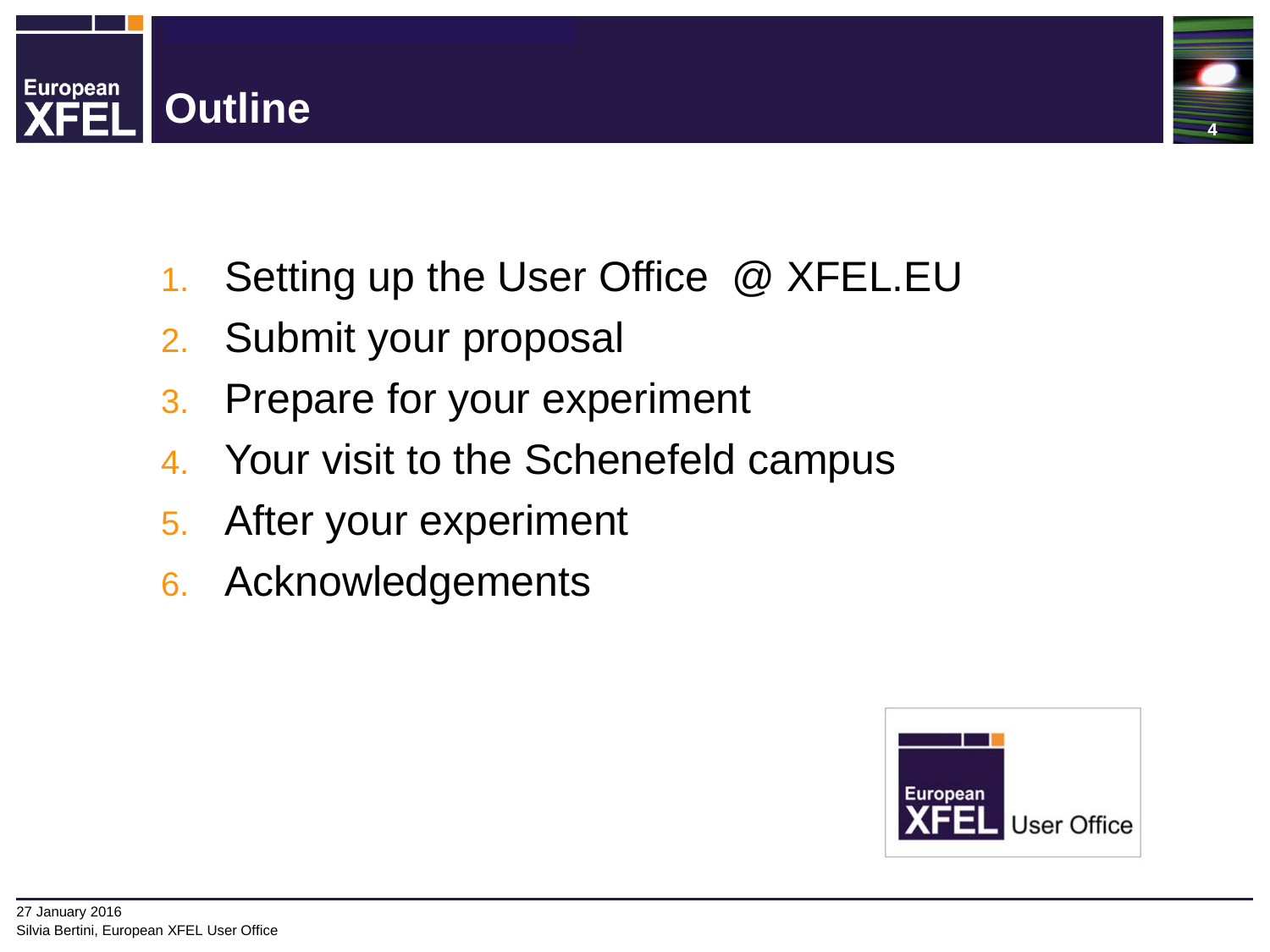**XFEL.EU User Office as contact point and service provider to users in most relevant areas** 

- support & tools for proposal management,
- support in practical arrangements for user visits,
- follow-up of experiments,
- communication with users every step of the way…
- interface role within XFEL.EU

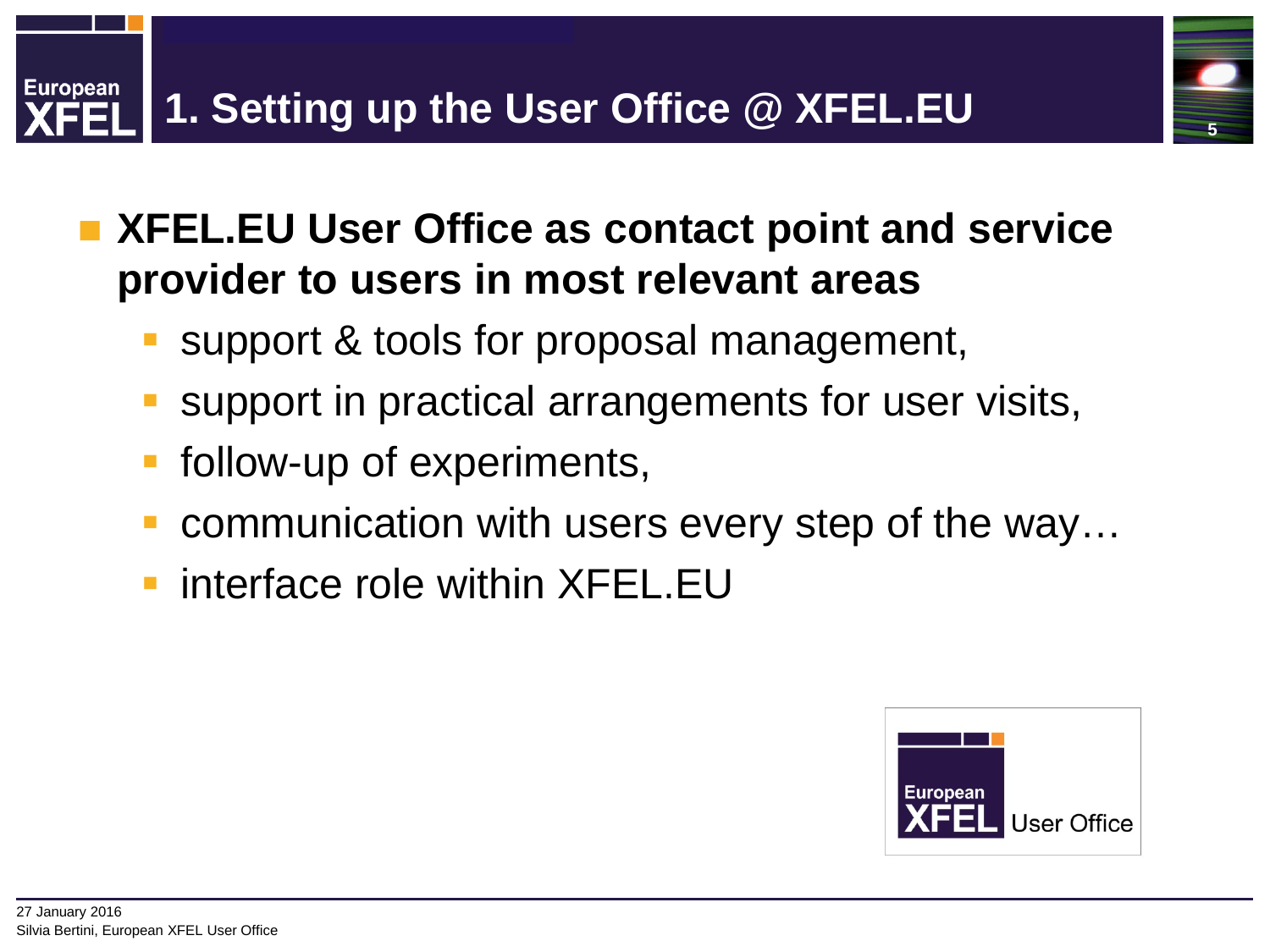- **Second half of 2014**: UO collected information about steps already taken within the company and looked for best practices and lessons learned about procedures, policies @ other facilities
- **2015**: **our plans** for processes and policies were clarified
- **2016 outlook**: **implement and complete service infrastructure and staff**, get ready for the **first call for proposals** planned last quarter of 2016 and **early experiment programme** starting 2017

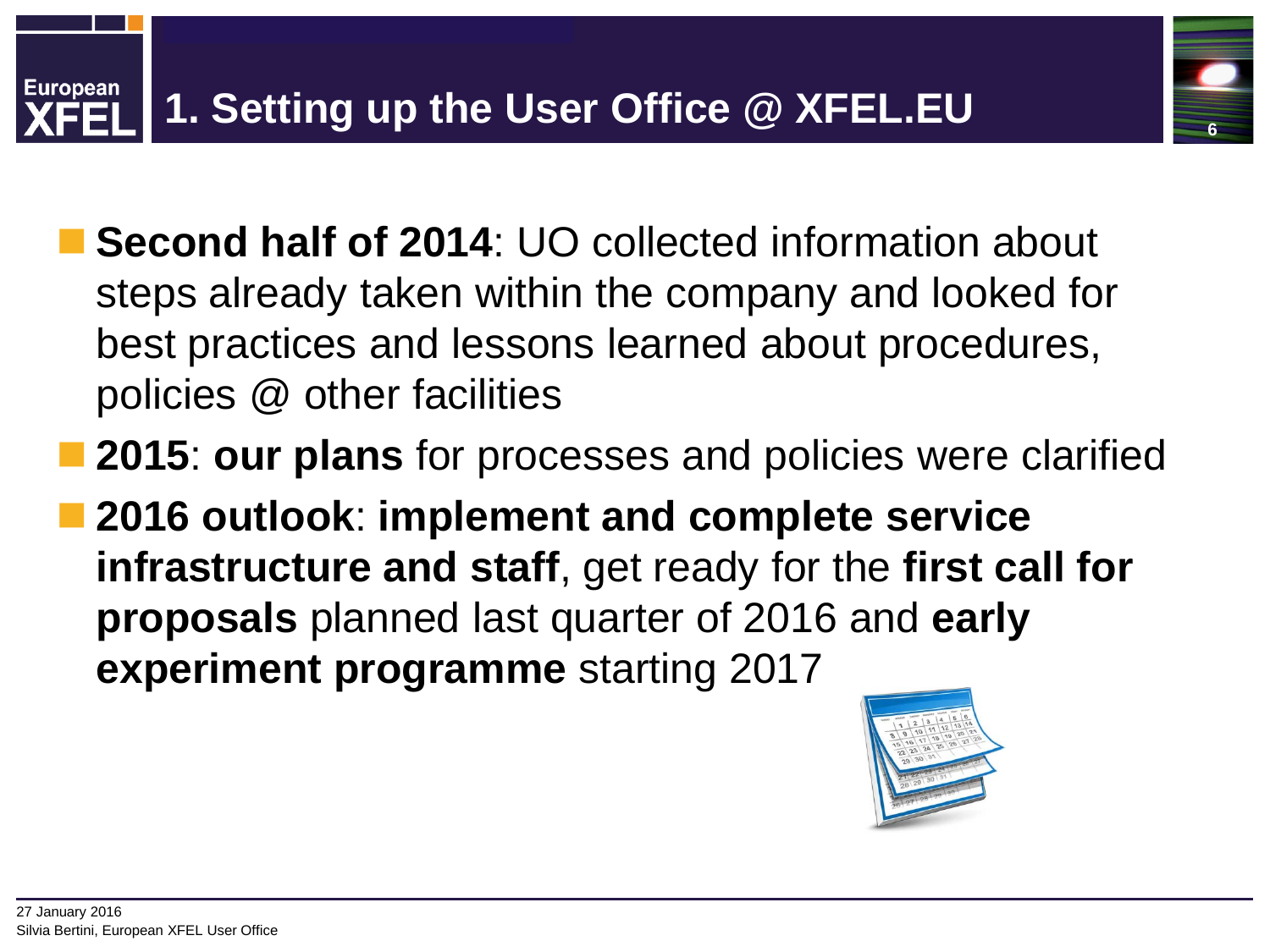#### **European 2. Submit your proposal: general**

- **Early user experiments: XFEL.EU getting ready for first (peer-reviewed)** call for proposals
- Sources of information: [www.xfel.eu](http://www.xfel.eu/) to be relaunched by PR (**User guide** & more information closer to call)
- **Do not hesitate to contact instrument scientists to get detailed information on what will be possible at which stage!**
- **Plan for steady operation (from 2019 on): 2 calls / year in 6**month cycles

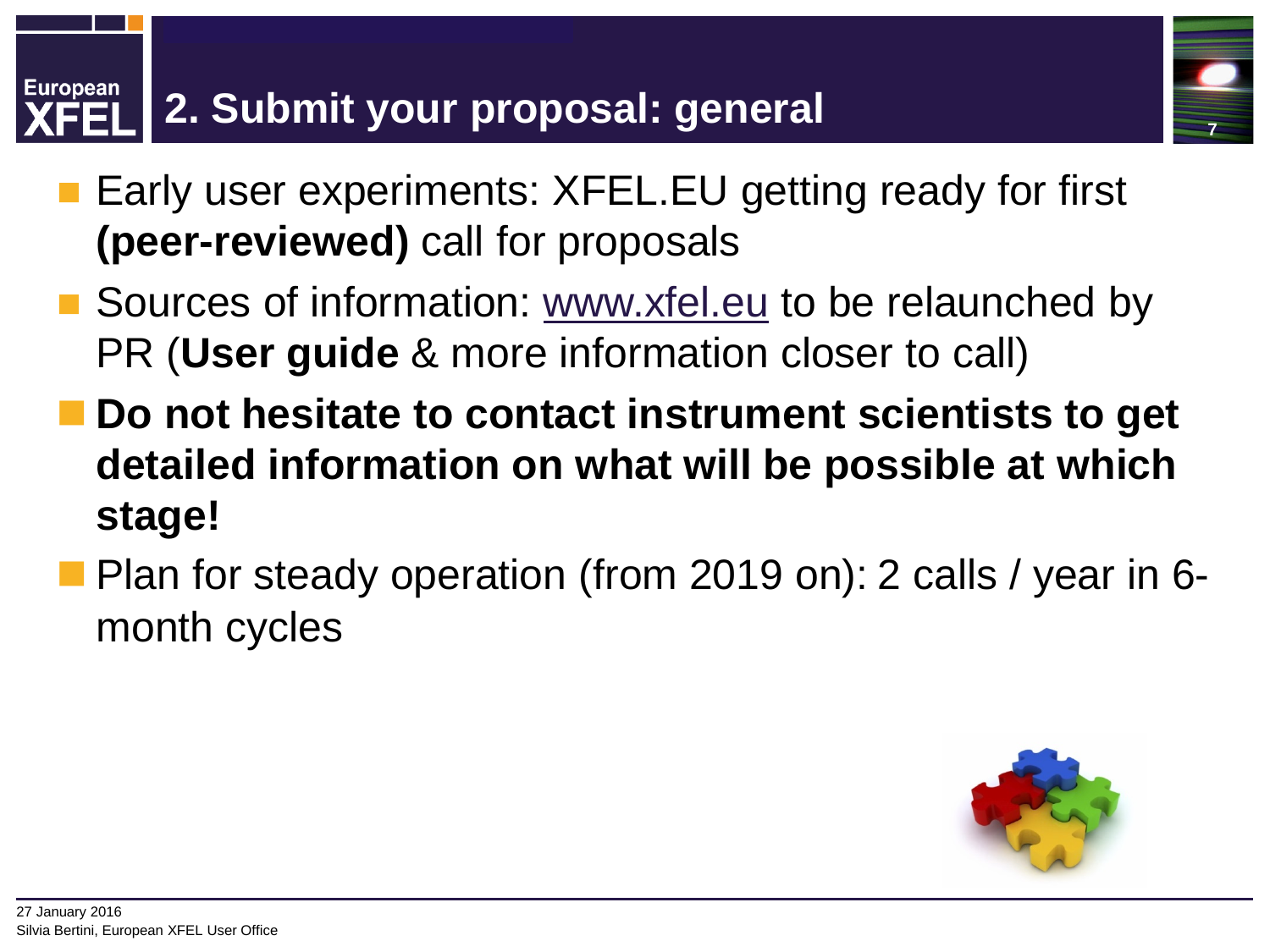#### **European 2. Submit your proposal: UPEX**

- **User portal: software combining different tools and** database functionalities adapted to user administration processes
- No software exactly complies with our needs (opportunity costs & trade-offs)
- UPEX project User Portal to the European XFEL we have chosen to stay in the 'Digital User Office family' as many facilities in Europe (PSI, DESY, MAX IV Lab, SOLEIL…)
	- Project managed within IT&DM group

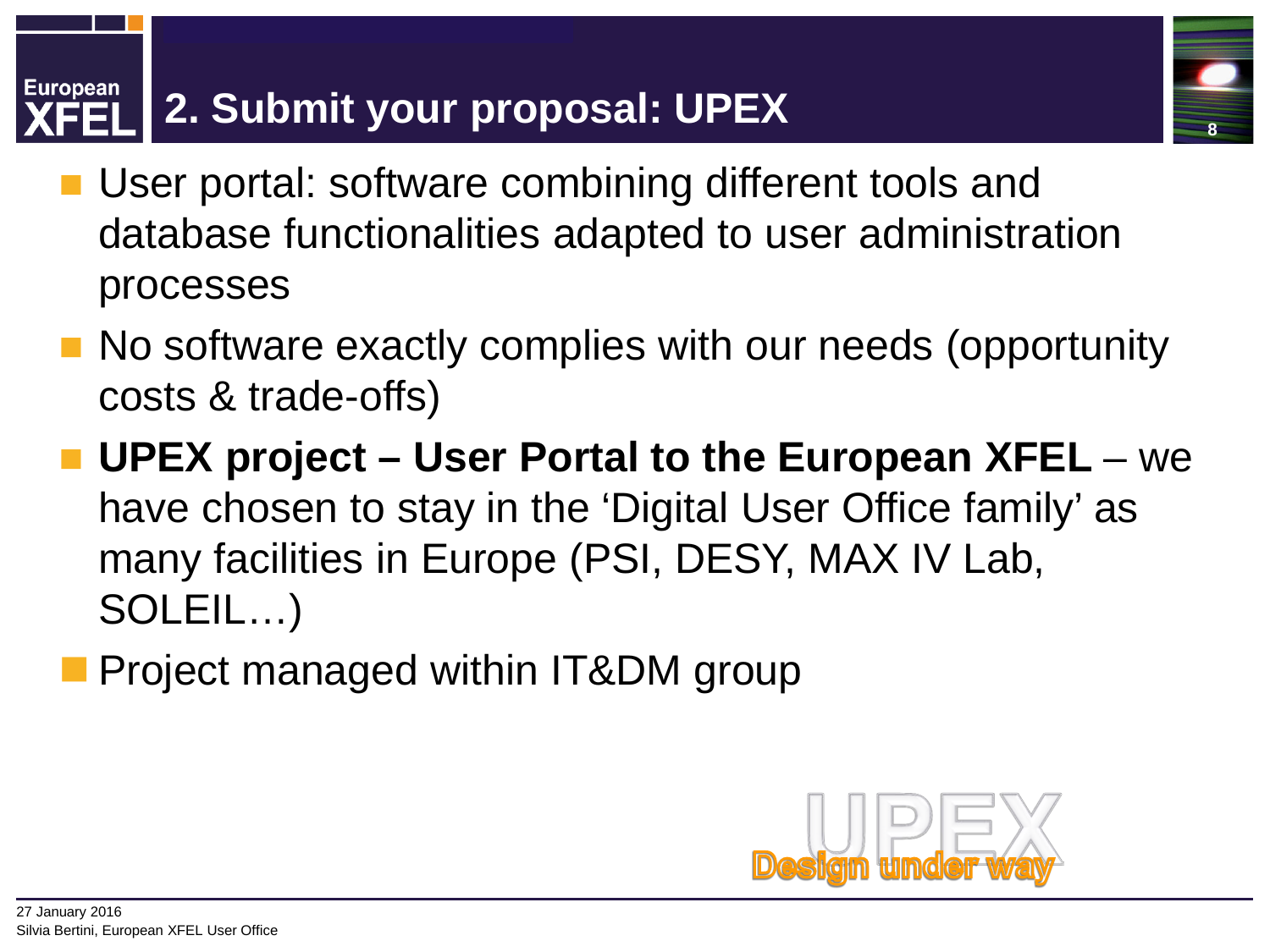#### **European 2. Submit your proposal: review**

- Beam time allocation policy and workflow finalized
- Standard proposal form under design
- Most information needed for planning will be requested in proposal form so as to speed up 'proposal to experiment' process  $(\rightarrow$  single-step)
- **Peer-reviewed allocation one review committee per** instrument (assessment by SAC after first 2 years): transparency and efficiency
- Scientific merit = main criterion from the start in consideration of feasibility (early experiments!) and safety



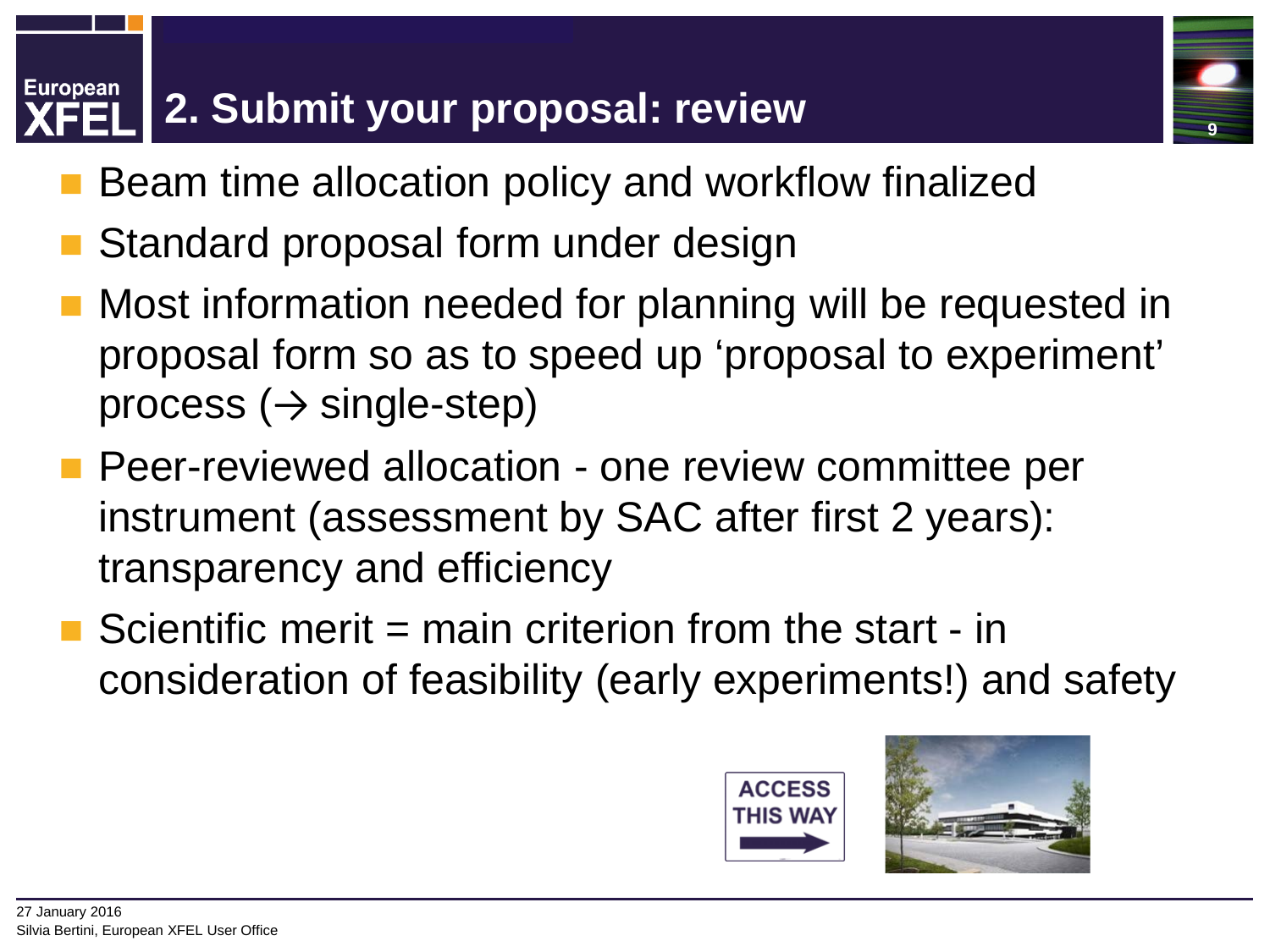#### **European 3. Prepare for your experiment**

- Invitation from User Office (outcome of review)
- Registration of user group
- Online safety training planned decrease preparation time and administration on site and allow faster access
- User Office general contact and support about accommodation arrangements, visa and access formalities for all users

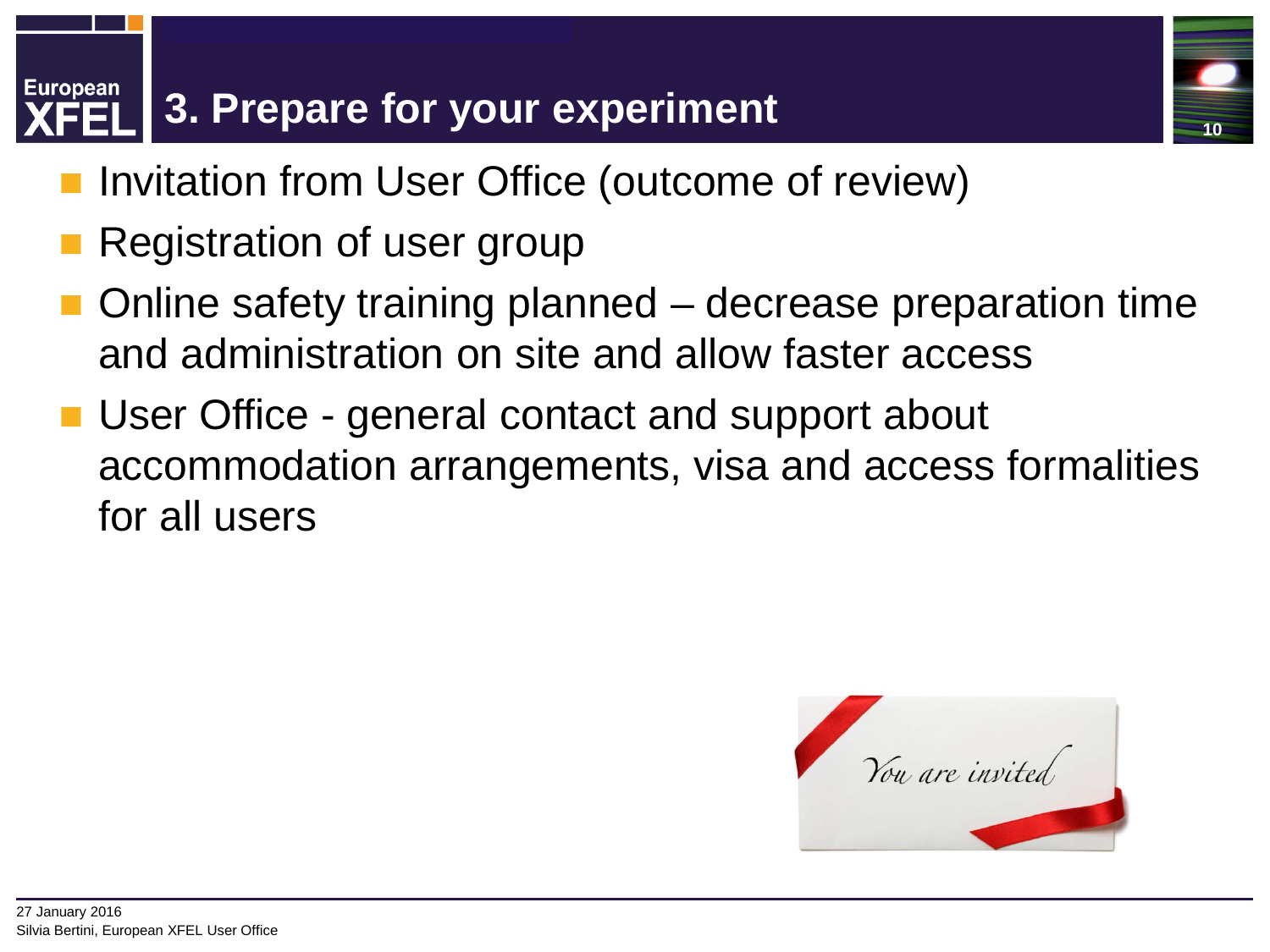#### **European 3. Prepare for your experiment**



- Funding available to number of **users affiliated to XFEL.EU shareholder countries** (travel, accommodation & subsistence)
- Users affiliated to non-shareholder countries: at present not funded, limited funds may become available (EU TNA)
- Assistance for travel arrangements to funded users in plan  $\rightarrow$  travel specialists in UO

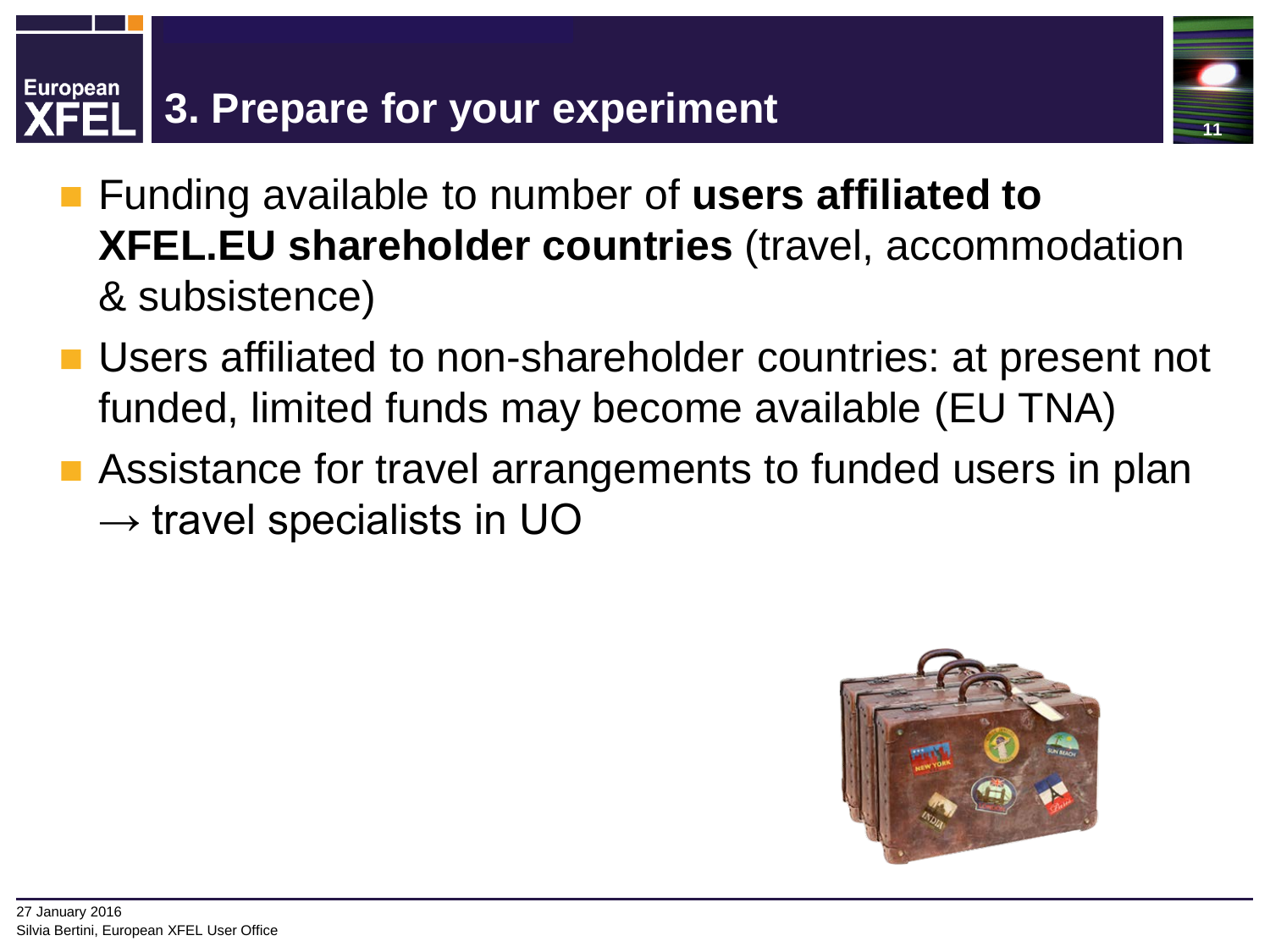# **European**

- Current plan: 2 shifts / day
- Day shift: 7:00-19:00 + Night shift: 19:00-07:00
- **For registered users access possible 24h/day (check-in** meetings of user groups during working hours)
- User Office as interface for practical support and Local Contacts for experiment support

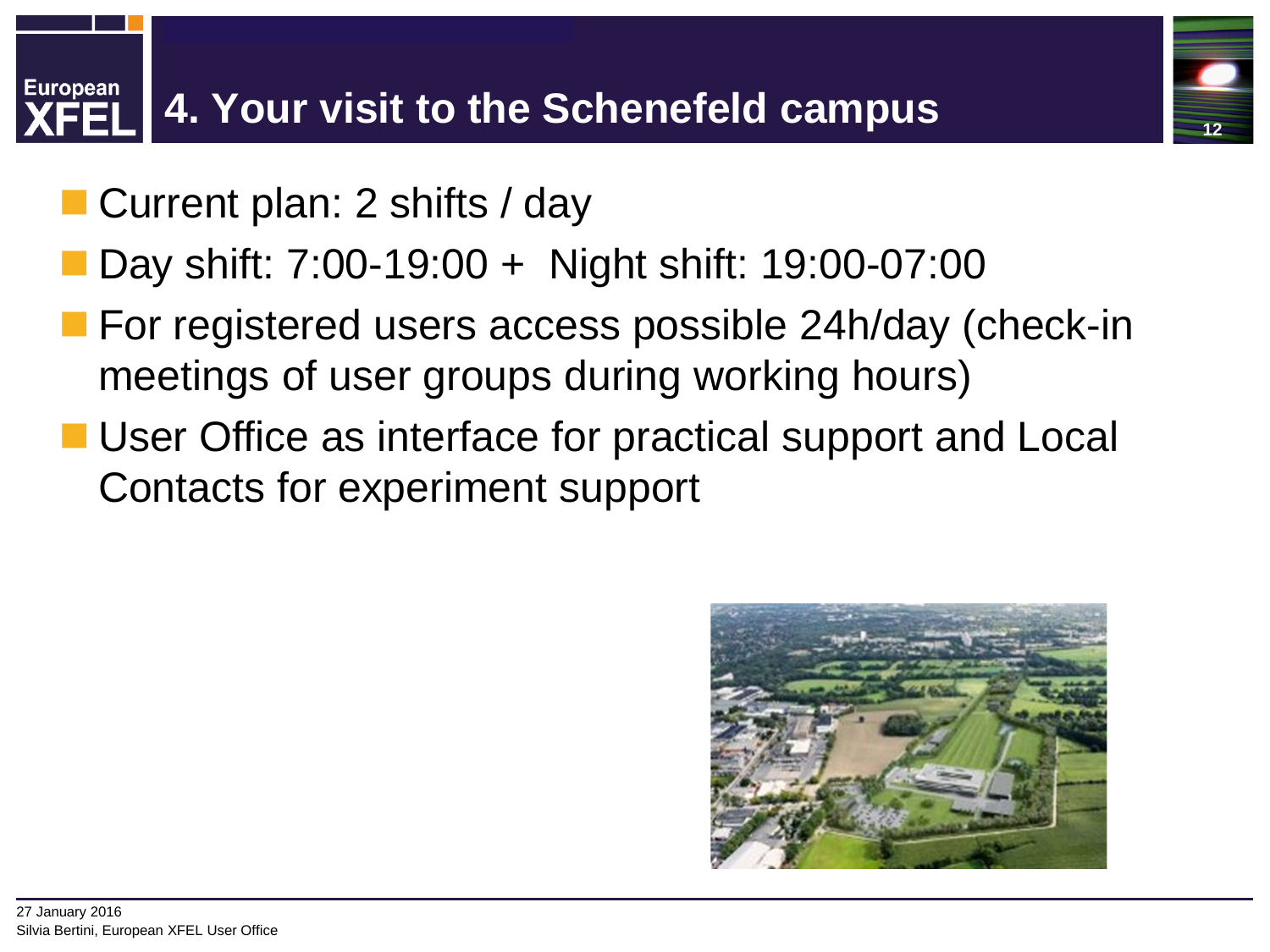

 For **all** users on site, it is the ambition of XFEL.EU (not only UO's) to make sure that they can concentrate on their experiment → plans for XFEL.EU **guest house** and **canteen on site** - but also 'intermediate phase' - under way



**13**

For inspiration: guest house - Konstanz University of Applied Sciences (HTWG)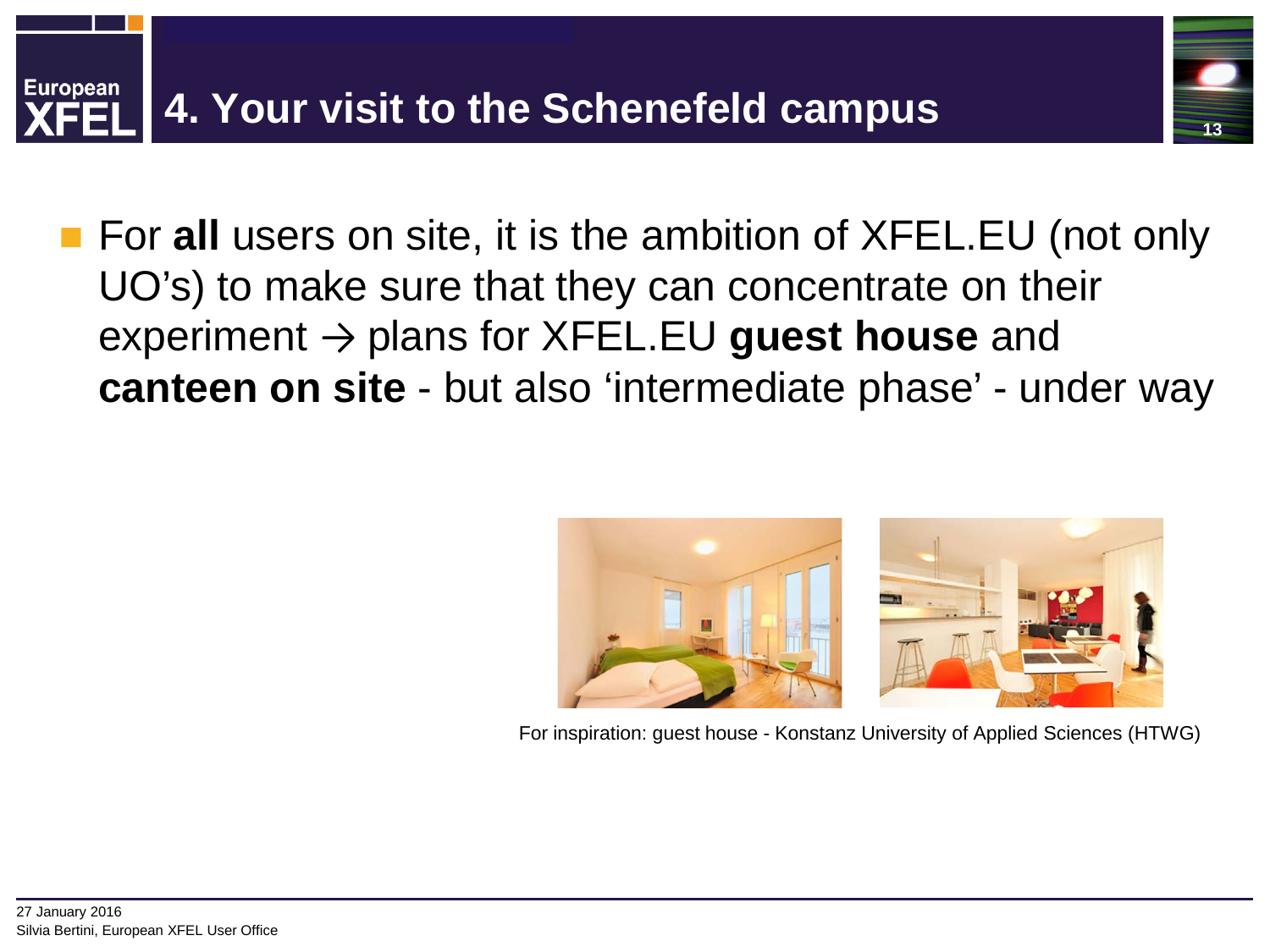#### **European 5. After your experiment**

- As in most other facilities:
	- Feedback forms
- Experiment reports
- $\rightarrow$  planned tools in UPEX
- **Travel cost reimbursement (for eligible users)**
- …and later, **publications**
- $\rightarrow$  options for UPEX interfaces under assessment

 Our Press Officers looking forward to helping you with press releases!

27 January 2016



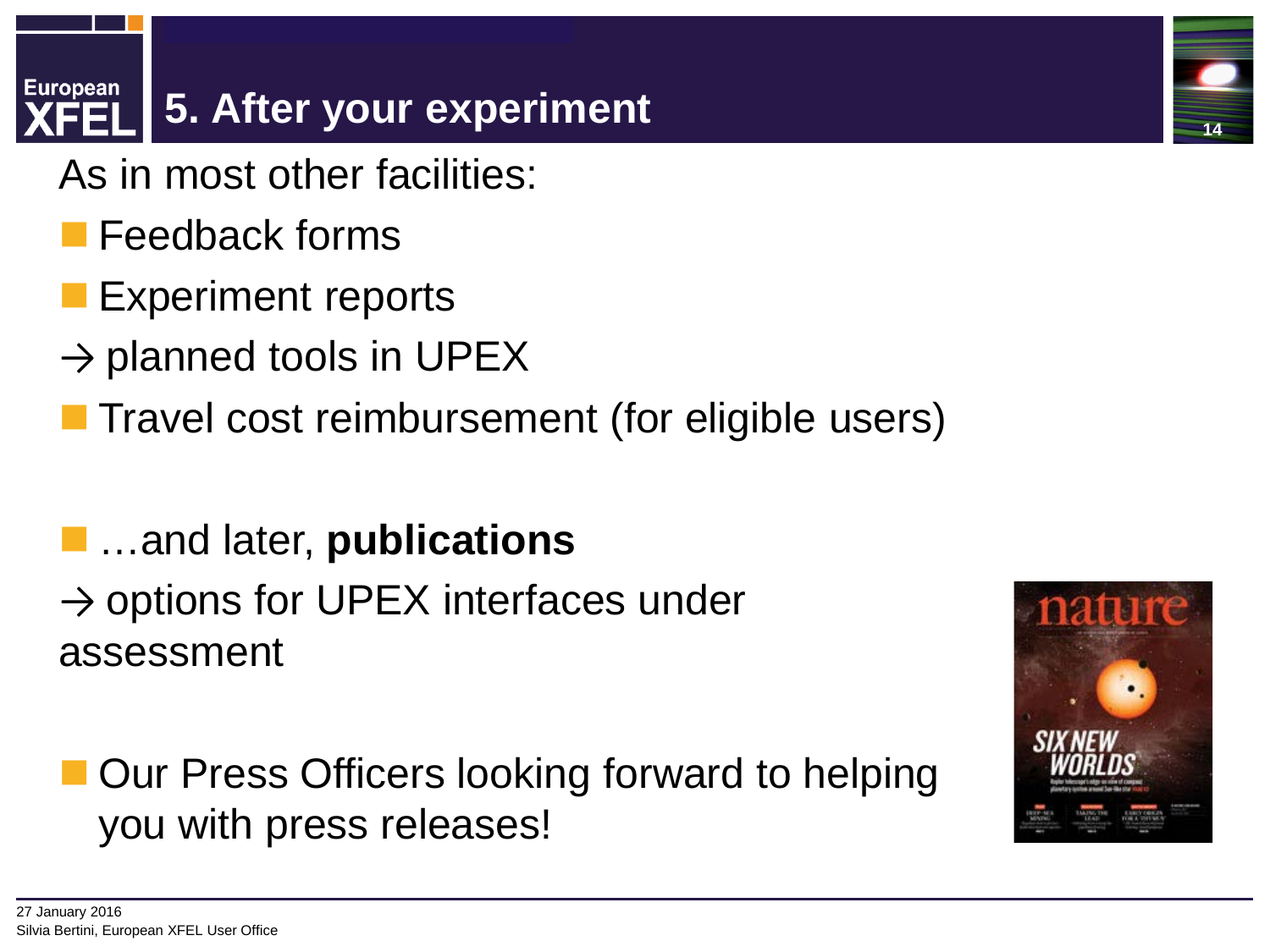#### **European 6. Acknowledgements**



- XFEL.EU Scientists, Directors, Engineers, Admin and Technical staff (very long list)
- UPEX @ IT&DM (I. Derevianko, M. Manetti, L. Maia, K. Wrona)
- User Offices and user portal specialists @
	- Deutsches Elektronen-Synchrotron (**DESY**)
	- European Synchrotron Radiation Facility (**ESRF**)
	- Paul Scherrer Institut (**PSI**)
	- European Molecular Biology Laboratory (**EMBL**), Hamburg
	- Helmholtz-Zentrum Berlin (**HZB**)
	- (list not exhaustive…)

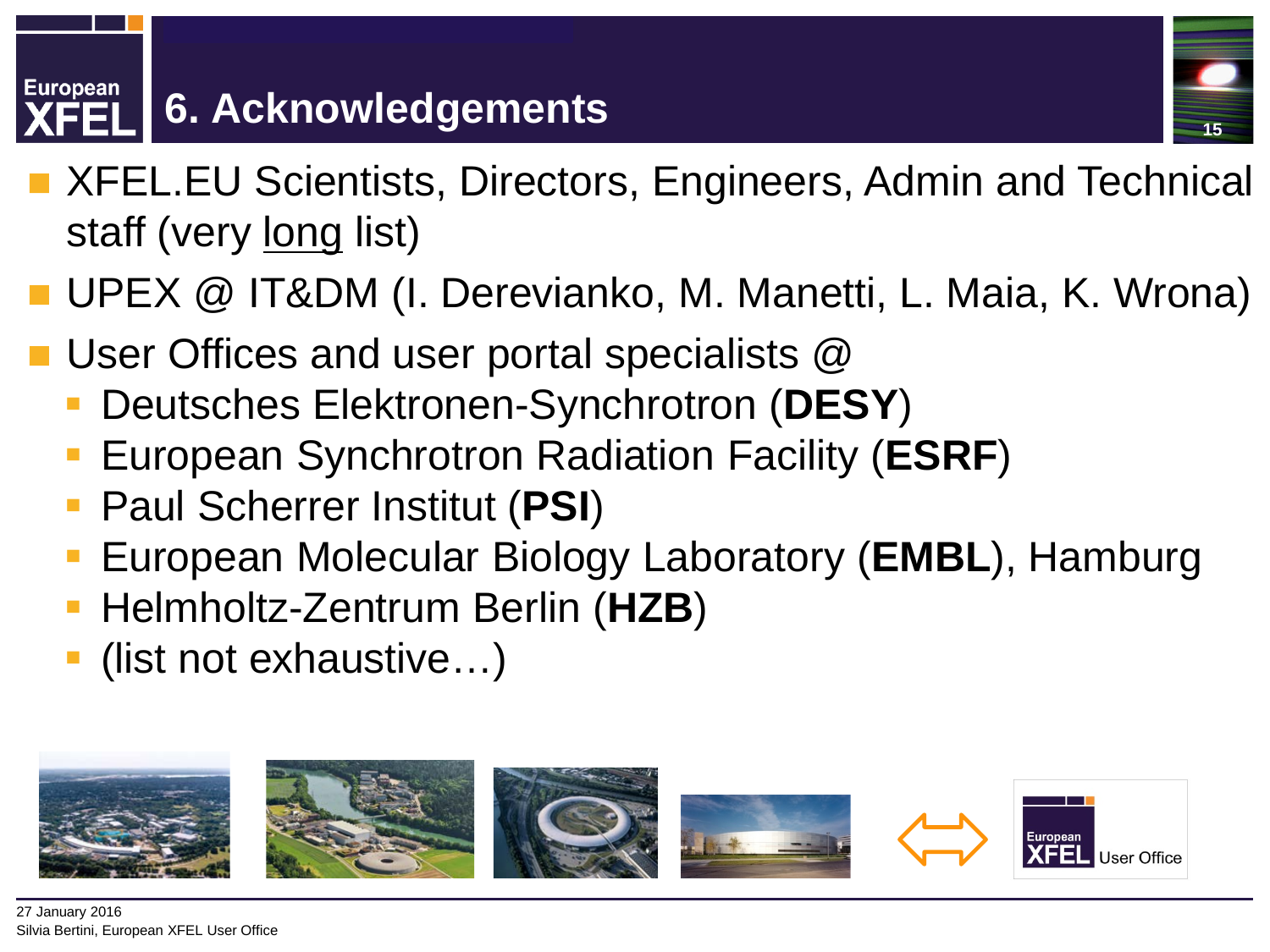



(*under construction, Jan. 2016*)

 Gabriela Heessel Silvia Bertini [useroffice@xfel.eu](mailto:useroffice@xfel.eu)